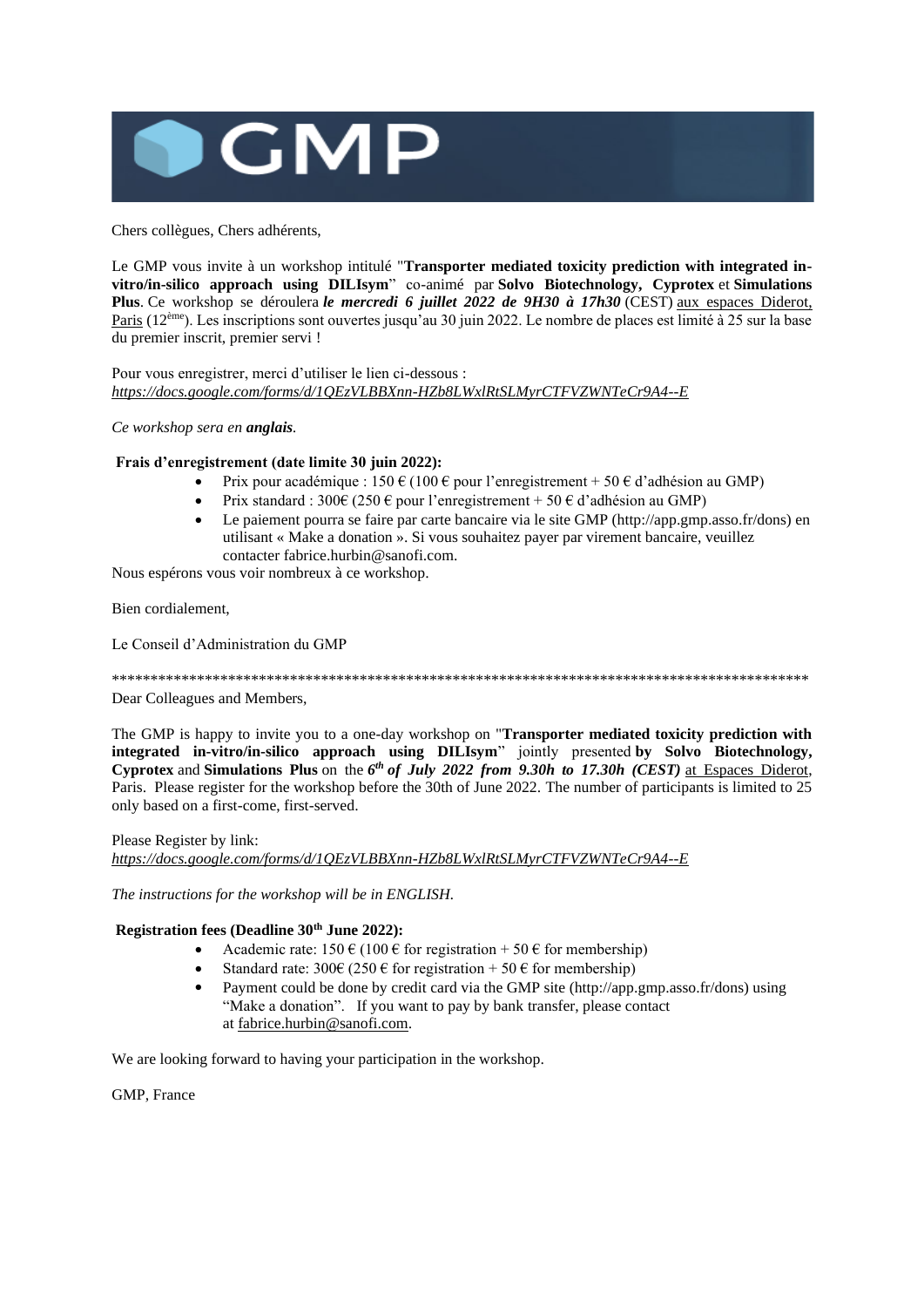# **Group of Metabolism and Pharmacokinetics (GMP), France is organizing Workshop on Date: 6th of July 2022 Venue: Espaces Diderot,**

# **Address: 10 Rue Traversière, 75012, Paris**

# **Transporter mediated toxicity prediction with integrated** *invitro/in-silico* **approach using DILIsym**

|  |  | Draft Program for the workshop*: |  |
|--|--|----------------------------------|--|
|  |  |                                  |  |

| <b>Time</b>   | <b>Title</b>                                                                                                                                         | <b>Partners</b>                      |
|---------------|------------------------------------------------------------------------------------------------------------------------------------------------------|--------------------------------------|
| $9.30 - 10h$  | Introduction of QSP and DILIsym                                                                                                                      | <b>SIMULATIONS</b><br><b>PLUS</b>    |
| $10-11h$      | Introduction to DILI, Pharmaceutical context,<br>importance, types and subcellular mechanisms,<br>transporter involvement                            | <b>SOLVO</b><br><b>BIOTECHNOLOGY</b> |
| 11-11h30      | Introduction of Transporter assays for testing BSEP,<br>MRP3-4, NTCP and MDR3, how to obtain in vitro data<br>for in silico modeling - Part 1        | <b>SOLVO</b><br><b>BIOTECHNOLOGY</b> |
| 11.30h-11.35h | <b>Break</b>                                                                                                                                         |                                      |
| 11h35-12h     | Introduction of Transporter assays for testing BSEP,<br>MRP3-4, NTCP and MDR3, how to obtain in vitro data<br>for <i>in silico</i> modeling - Part 2 | <b>SOLVO</b><br><b>BIOTECHNOLOGY</b> |
| $12 - 13h$    | Utilizing in vitro mechanistic assays in DILI risk<br>assessment                                                                                     | <b>CYPROTEX</b>                      |
| $13h-14h$     | Lunch                                                                                                                                                |                                      |
| 14h-15.30h    | QSP modeling by DILIsym                                                                                                                              | <b>SIMULATIONS</b><br><b>PLUS</b>    |
| 15.30h-15.45h | <b>Break</b>                                                                                                                                         |                                      |
| 15.45h-17.30h | Quantitative analysis of mechanisms in DILIsym,<br>Conclusions                                                                                       | <b>SIMULATIONS</b><br><b>PLUS</b>    |

*\*The instructions for the workshop will be in ENGLISH.* 







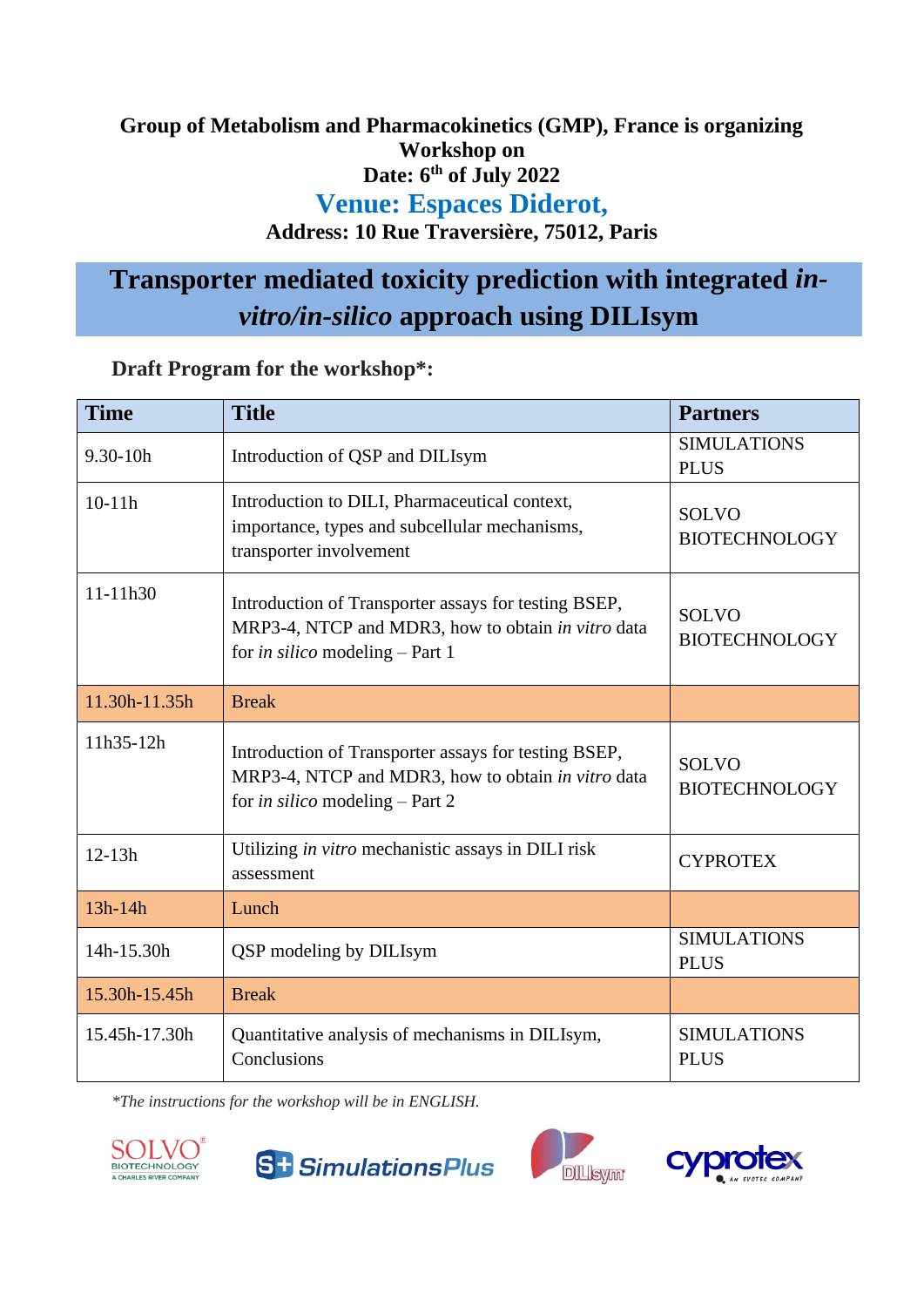## **Speakers Biography:**

## **SOLVO BIOTECHNOLOGY**



**Dr. Zsuzsanna Gáborik** Associate Director, R&D

Zsuzsanna Gáborik received a master's degree in Bioengineering from the University of Technology and Economics, Budapest. She earned her PhD in Cellular and Molecular Physiology at the Semmelweis University, Budapest, and started her academic carrier at the Department of Physiology at Semmelweis University, focusing on the molecular mechanism of GPCR activation and trafficking. She joined SOLVO in 2011 and took over the operational management of the Research and Development Laboratory in 2016. She is currently the Head of Research and Development, overseeing assay- and cell line developments, research projects and special customer projects. To date, she has contributed to 24 peer reviewed scientific publications.



**Dr. Noémi Szili** Scientific Marketing Manager

Noémi Szili obtained her master's degree in genetics and Cell biology at Université Paris Diderot in 2013. She obtained her PhD in microbiology from Bio Sorbonne Paris Cité specialized in Microbiology in 2017. During her time in Paris, she was involved in multiple research projects at the Pasteur Institute, including the study of bacterial ABC transporters. She started her professional career at SOLVO – a Charles River company in 2018 in a Scientific Business Development role and was promoted to Scientific Marketing Manager in 2021. She is responsible for most scientific marketing collateral in support of SOLVO's portfolio. Serving as scientific liaison, she also works closely with the local commercial team, R&D group and management, and is a member of Charles River's Discovery Advocates scientific advisory group. Noémi has published multiple research articles, is a co-author in the latest SOLVO Transporter book, and regularly hosts webinars and trainings.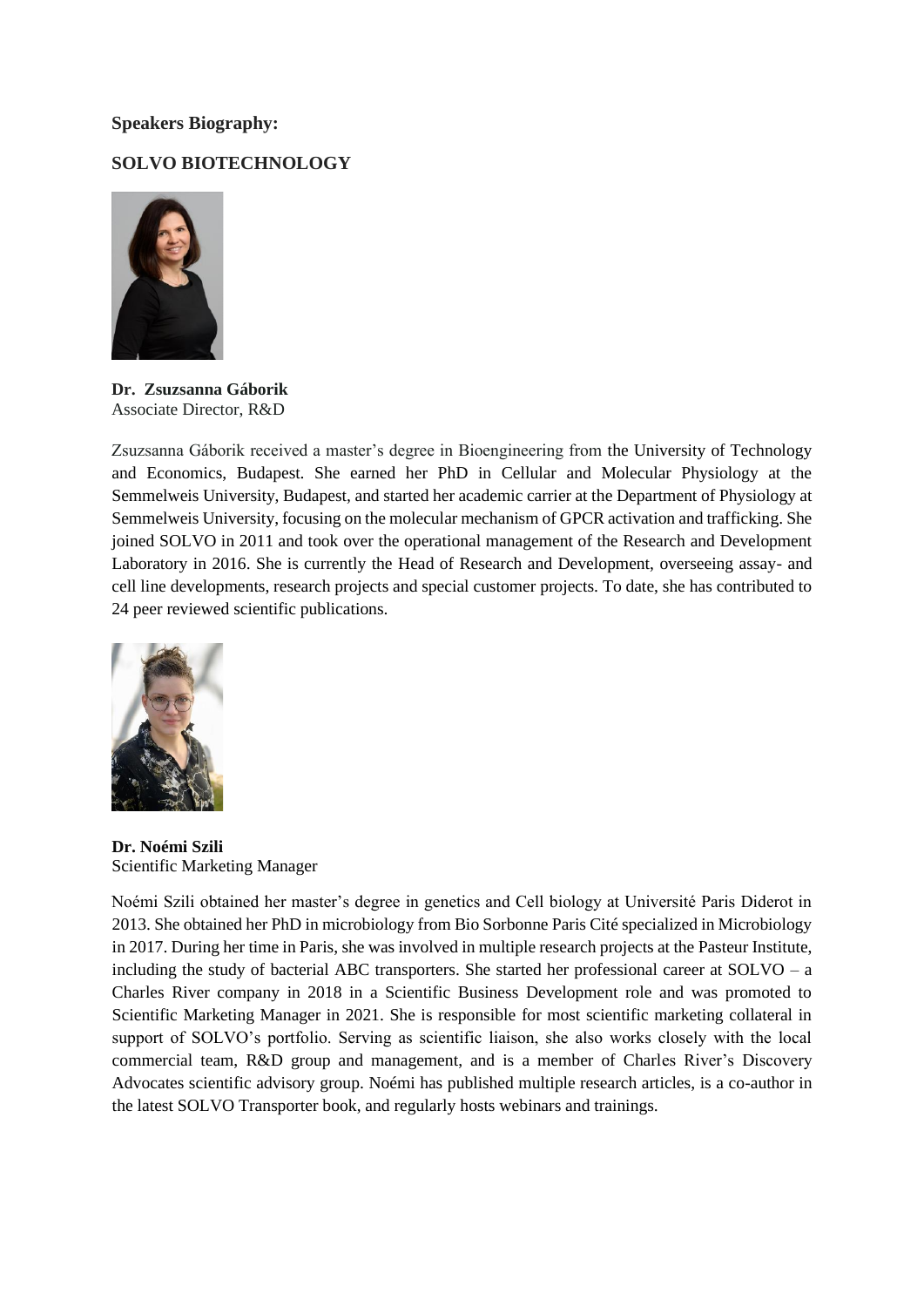## **SIMULATIONS PLUS**



**Dr. Zackary Kenz** Senior Scientist

Zackary Kenz received a PhD in applied mathematics from North Carolina State University in Raleigh, NC. He worked in modeling and simulation at MIT Lincoln Laboratory before joining the DILIsym division of Simulations Plus in 2017. He has explored the role of the immune system in multiple organ systems and disease areas, concentrating on how systems modeling can inform drug development questions. He has contributed to the development of quantitative systems toxicology/pharmacology platforms DILIsym®, RENAsym™, NAFLDsym®, and IPFsym™, and led the development of ILDsym™. He also utilizes these platforms in proprietary projects to help evaluate injury risk or potential efficacy for sponsor compounds in clinical development.



**Dr. Maxime Le Merdy** Senior Scientist

Maxime Le Merdy is now a Senior Scientist at Simulations Plus, the world leader company in innovative modeling and simulation software applied to the pharmaceutical research and development. Before joining Simulations Plus, Dr. Le Merdy received a PharmD from University Paris-Descartes in 2015. In 2014, he received his master's degree in Pharmacometrics from the same university. He joined the FDA in 2017 as a post-doctoral fellow in the Division of Quantitative Method and Modeling within the Office of Generic Drugs, where he developed his expertise in PBPK models for locally acting drug products and published multiple paper on ocular delivery models. Prior to this experience, he published on Ethyl-glucuronide, a biomarker of alcohol consumption as well as the physiological modification affecting children's pharmacokinetics.